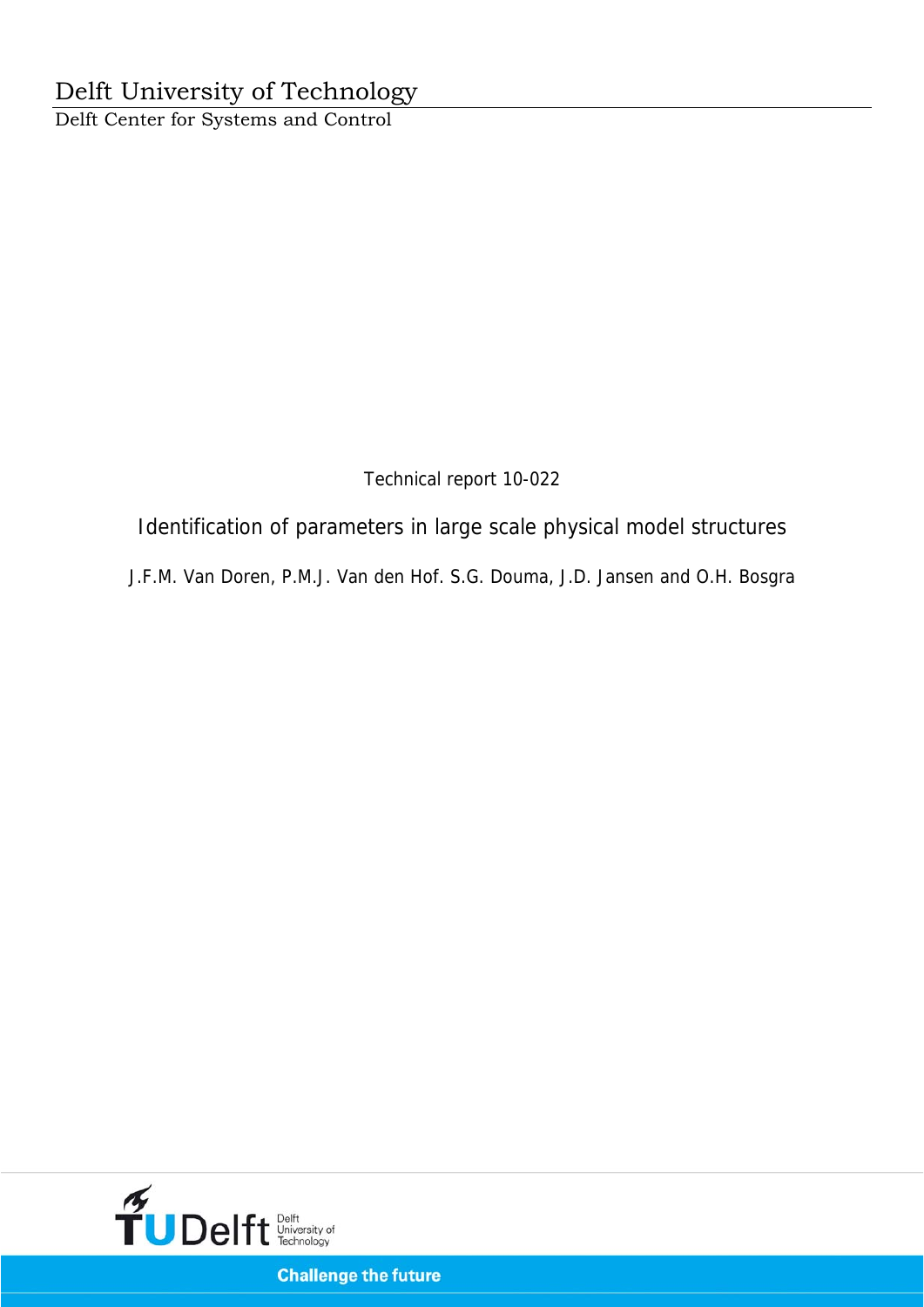

16 December 2009

Copyright © Delft Center for Systems and Control All rights reserved

Delft Center for Systems and Control Delft University of Technology Mekelweg 2, 2628 CD Delft The Netherlands Phone: +31-15-27 8xxxx Fax: +31-15-27 86679 http://www.dcsc.tudelft.nl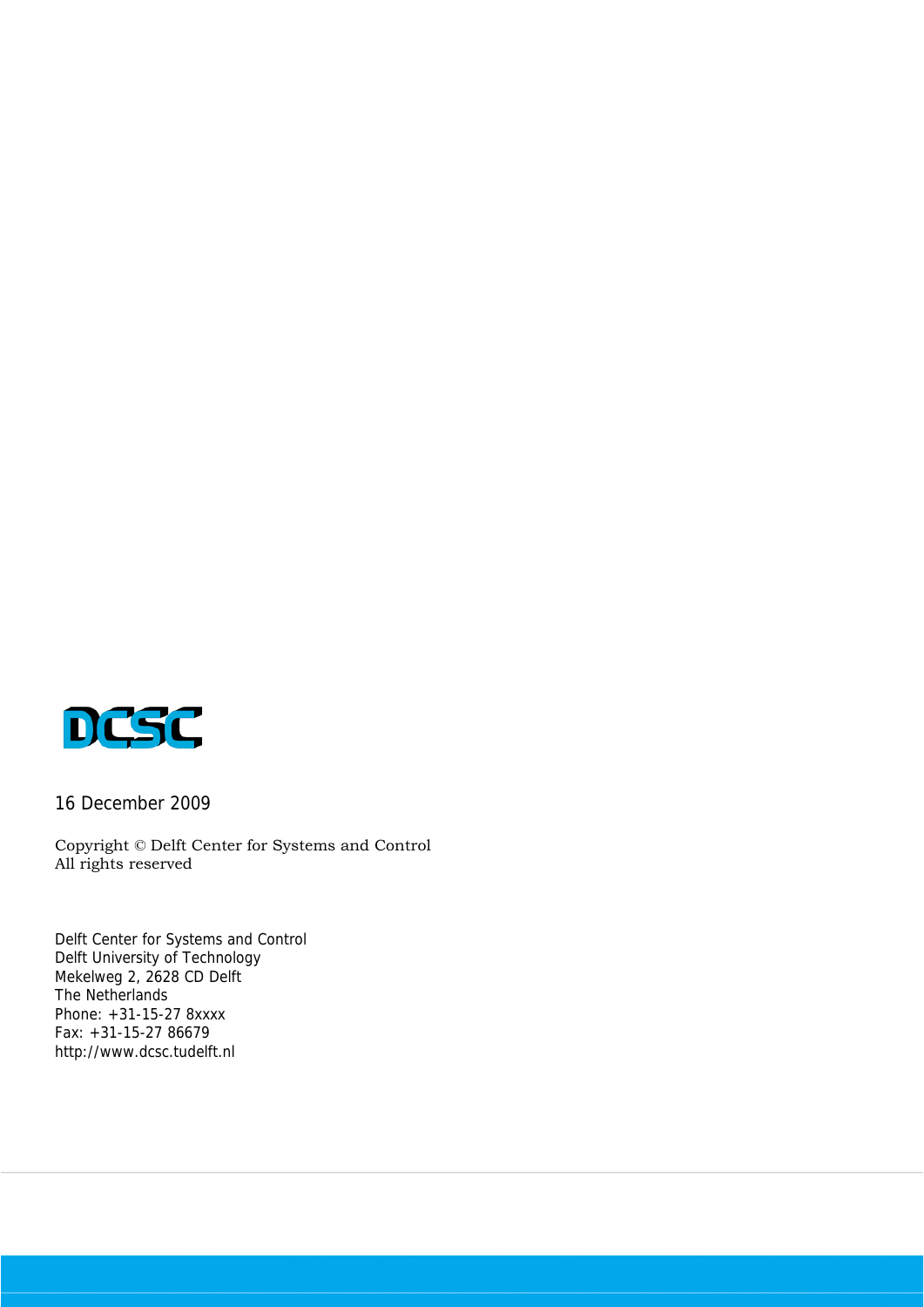# ation of parameters in an angle state  $\frac{1}{2}$  physical model structures  $\frac{1}{2}$

Jorn F.M. Van Doren <sup>∗</sup>,∗∗,∗∗∗ Paul M.J. Van den Hof <sup>∗</sup> Sippe G. Douma ∗∗∗ Jan Dirk Jansen ∗∗,∗∗∗ Okko H. Bosgra <sup>∗</sup>

∗ Delft Center for Systems and Control, Delft University of Te
hnology, Mekelweg 2, 2628 CD Delft, The Netherlands (e-mail:  $j.f.m.vandoren@tudelft.nl)$ ∗∗ Dept. of Geote
hnology, Delft University of Te
hnology, Stevinweg 1, 2628 CN Delft, The Netherlands ∗∗∗ Shel l International Exploration and Produ
tion, PO Box 60, 2280 AB Rijswijk, The Netherlands

Abstract: When first principles models are used for model-based operations as monitoring, control and optimization, the estimation of accurate physical parameters is important in parti
ular when the underlying dynami
al model is nonlinear. If the models are the result of partial differential equations being discretized, they are often large-scale in terms of number of states and possibly also number of parameters. Estimating a large number of parameters from measurement data leads to problems of identifiability, and consequently to inaccurate identification results. The question whether a physical model structure is identifiable, is usually considered in a qualitative way, i.e. it is answered with a yes/no answer. However since also nearly unidentifiable model structures lead to poor parameter estimates, the questions is addressed how the model structure can be approximated so as to achieve local identifiability, while retaining the interpretation of the physi
al parameters. Appropriate attention is also given to the relevant scaling of parameters. The problem is addressed in a prediction error setting, and is illustrated with an example taken from oil reservoir engineering.

Keywords: identifiability; structural identifiability; physical model structures; model structure approximation.

# 1. INTRODUCTION

Complex dynamical physical processes raise many challenges for model-based monitoring, control and optimization. On-line re
onstru
tion of non-measurable variables, design of appropriate feedforward and feedba
k ontrol strategies, as well as economic optimization of processes under appropriate operational onstraints, generally require the availability of a reliable pro
ess model, preferably accompanied by a quantification of its reliability (uncertainty). If the dynamics of the considered process is linear, then a process model can be obtained by applying blackbox system identification, which provides a well-studied set of tools for identifying linear models on the basis of experimental data Ljung  $[1999]$ . If there is a particular interest in the identification of physical parameters, this often does not raise any additional problems: one has to choose the right (physics-based) model structure and identify the parameters through one of the available (possibly nononvex) optimization methods. The only issue that has to be taken are of is that the physi
al model structure is identifiable, implying that the several physical

parameters an be distinguished from ea
h other on the basis of the model's input-output behavior.

In the situation that the process dynamics is nonlinear, it an often be linearized around an operating point (as e.g. in ontinuous-type industrial/
hemi
al produ
tion pro
esses) and the above mentioned linear approa
h an be followed leading to a linear (approximate) model. However when essential nonlinear dynami
al phenomena are involved and the user needs to capture this dynamics in the model, it is much harder to come up with generic black-box techniques for identification. Although there are interesting attempts to apture the nonlinear phenomena in (bla
k-box) model stru
tures as Wiener and/or Hammerstein models, Bai [1998], Zhu [2002], and linear parameter-varying (LPV) models Verdult and Verhaegen [2002], Tóth et al. [2007], Tóth [2008], van Wingerden and Verhaegen [2009], information on the underlying physical stru
ture of the nonlinearities is very often required for selection of an appropriate model structure.

In some pro
esses it is desirable to apture the real underlying nonlinear dynamic structure of the process in order to make reliable long-term predi
tions. First-prin
iples model then provide the structure of the model, while incorporated (physi
al) parameters have to be estimated on the basis of experimental data. Especially in situations where the first principles models are given by partial differential

<sup>\*</sup> The TU Delft authors acknowledge financial support from the The TU Delft authors a
knowledge nan
ial support from the Integrated Systems Approach to Petroleum Production (ISAPP) program, whi
h is jointly sponsored by Shell International E&P, TNO and Delft University of Te
hnology.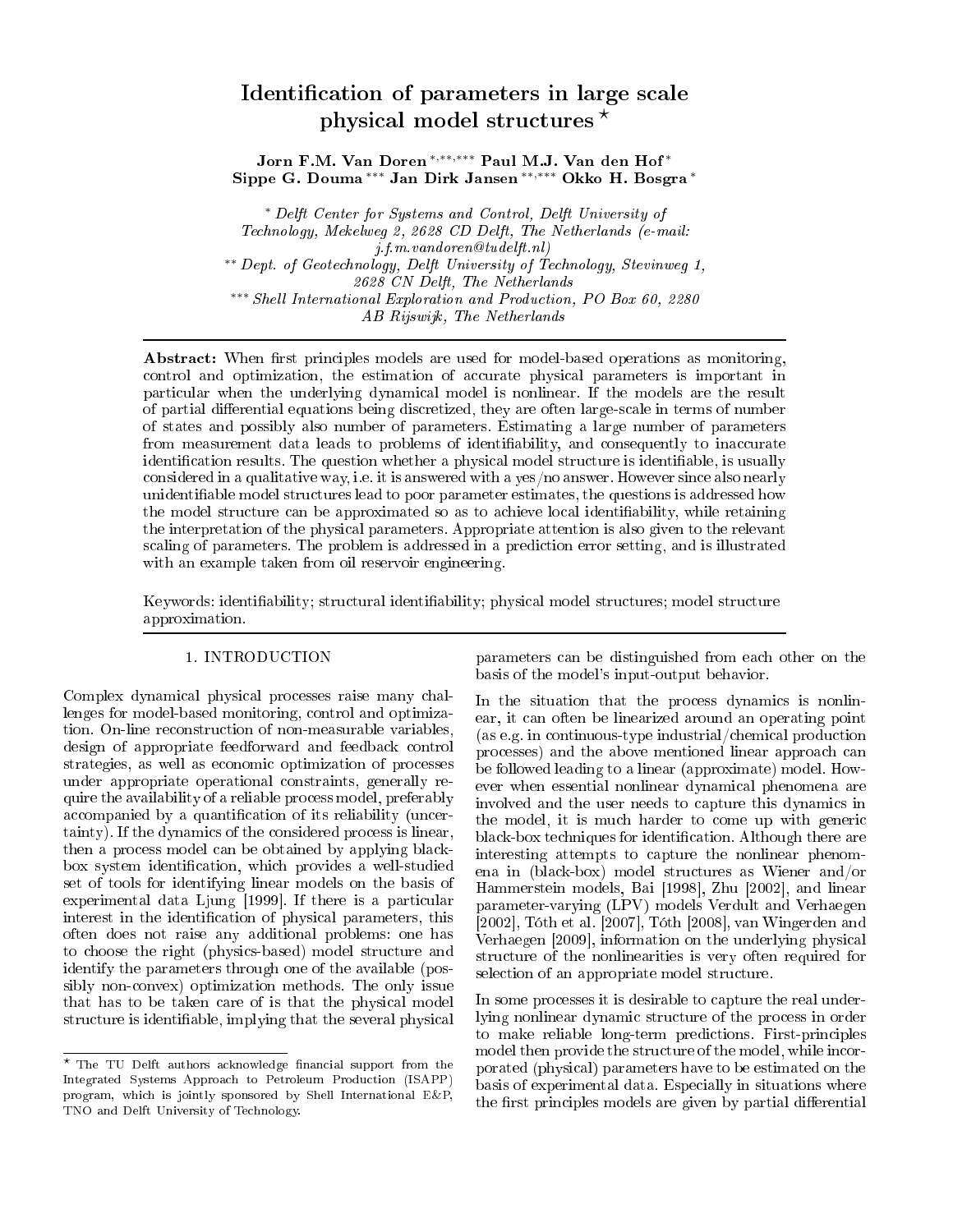equations (pde's), the required step of discretizing the equations in spa
e and time generally leads to omplex models with a large number of states and possibly also a large number of unknown (physical) parameters. For an interesting example of this situation in a problem of (oil) reservoir engineering, the reader is referred to Jansen et al. [2008], where a model is handled with a number of states and parameters exceeding the order of  $10<sup>5</sup>$ .

Identifying extremely large number of parameters from measurement data leads to serious problems, and at least it leads to the question whi
h model properties an be reliably estimated from the available measurement data. From a model-based operations point of view (monitoring, ontrol, optimization) it makes sense to limit the omplexity of an identified model to a level where the model an be reliably validated from data. If not, the parameter estimates might be highly determined by the -random- experiment that is done (overfit) leading to unreliable model predictions. In identification this problem is addressed by the notion of identifiability.

In this paper the notion of identifiability will be evaluated in the s
ope of the highomplexity type of pro
esses dis
ussed above. Our argument will be that having an (lo cally) identifiable model structure will not be sufficient to provide reliable parameter estimates in large s
ale physi
al model stru
tures. Methods will be presented that allow to redu
e the parameter spa
e to limited dimension, while being able to reliably estimate the redu
ed parameters and maintaining their physi
al interpretation. To this end the qualitative notion of (local) identifiability (with a yes/no answer) is generalized to a quantitative notion, removing that parameter subspa
e from the parametrization that an only be estimated with ex
essively large varian
e.

#### 2. IDENTIFIABILITY - THE STARTING POINT

The notion of identifiability refers -roughly speaking- to the question whether parameter hanges in the model an be observed in the model output signal (output identifiability) or in the model's input-output map or transfer function (structural identifiability).

The notion of output identifiability has been studied in e.g. Grewal and Glover [1976] and Ljung [1999]. The notion of structural identifiability was first stated by Bellman and Aström [1970] and has been extensively studied in the field of compartmental modeling (Godfrey [1983]. In its essence, identiability properties are global properties, i.e. holding for the full parameter spa
e. However restri
ting attention to a lo
al analysis is often the only situation that is feasible in terms of omputational omplexity. As a result we will focus on local properties of (output) identifiability only.

Consider a nonlinear dynami
al model that generates output predictions according to  $\frac{1}{1}$ :

$$
\hat{\mathbf{y}} = h(\mathbf{u}, \theta; x_0),\tag{1}
$$

where  $\hat{\mathbf{y}}$  is a prediction of  $\mathbf{y} := \begin{bmatrix} y_1^T & \dots & y_N^T \end{bmatrix}^T$  denoting output signal measurements  $y_k \in \mathbb{R}^p$  stacked over time,  $\theta \in \Theta \subset \mathbb{R}^q$  the parameter vector,  $\mathbf{u} := \left[\, u_1^T \; \dots \; u_N^T \,\right]^T$ 

the input vector  $u_k \in \mathbb{R}^m$  stacked over time, and  $x_0$  the initial state vector. Since the model (1) is parameterized it represents an input/output model structure.

The definition of local identifiability now is given as follows(Grewal and Glover  $[1976]$ ):

*Definition 1.* An input/output model structure  $h(\theta, \mathbf{u}; x_0)$ :  $\Theta \to \mathcal{H}$  is called locally identifiable in  $\theta_m \in \Theta$  for a given **u** and  $x_0$ , if for all  $\theta_1, \theta_2$  in the neighborhood of  $\theta_m$  holds that

$$
\{h(\mathbf{u}, \theta_1; x_0) = h(\mathbf{u}, \theta_2; x_0)\} \Rightarrow \theta_1 = \theta_2.
$$

If we linearize the nonlinear pro
ess dynami
s around a chosen operating point or trajectory, a linear dynamical system results. This system can be modelled by an LTI input-output model, represented by the transfer function G, leading to an output predictor

$$
\hat{y}_k = G(q, \theta) u_k,
$$

with q the shift operator  $qu_k = u_{k+1}$ .

In general identifiability questions are considered qualitatively, i.e. deciding whether a model structure is either identiable or not. The tests required for this evaluation are typi
ally rank evaluations of matri
es, as e.g. Fisher's information matrix, around a particular local operating point in the parameter spa
e, see e.g. Döts
h and Van den Hof [1996]. However, when considering parameters in large s
ale (nonlinear) physi
al models it is relevant to raise the question how the notion of identifiability can be quantified. This implies addressing the question whi
h part of the parameter space is best identifiable, and which part of the model structure can be approximated so as to achieve local identifiability, while retaining the interpretation of the physical parameters. For structural identifiability this question was preliminary addressed in Van Doren et al. [2008]. In Vajda et al. [1989] principal component analysis was applied to determine which parameters can be identified. Assessing identifiability can also be done a posteriori, after the identi
ation of all parameters, by evaluating the parameter variance, see e.g. Hjalmarsson [2005].

# 3. TESTING LOCAL IDENTIFIABILITY IN IDENTIFICATION

# 3.1 Introdu
tion

In a model identification framework we consider parameter estimation methods that are characterized by minimizing a cost function  $V(\theta)$ :

$$
V(\theta) := \frac{1}{2} \epsilon(\theta)^T P_v^{-1} \epsilon(\theta), \qquad (2)
$$

where the prediction error sequence  $\epsilon$  is defined as

$$
\boldsymbol{\epsilon}(\theta) = \mathbf{y} - \hat{\mathbf{y}} = \mathbf{y} - h(\theta, \mathbf{u}; x_0), \tag{3}
$$

where  $y$  denotes the measured output sequence and  $\hat{y}$  the predictor sequence, and  $P_v$  is a weighting matrix that could represent (an estimate of) the covariance matrix of the noise sequence  $\bf{v}$  that is supposed to act on the measured output. In the rest of the chapter the shorthand notation  $\hat{\mathbf{y}}(\theta)$  is used to indicate  $h(\mathbf{u}, \theta; x_0)$ .

The Jacobian of  $V(\theta)$  with respect to the parameters is

$$
\frac{\partial V(\theta)}{\partial \theta} = \frac{\partial \epsilon(\theta)^T}{\partial \theta} P_v^{-1} \epsilon(\theta) = -\frac{\partial \hat{\mathbf{y}}(\theta)^T}{\partial \theta} P_v^{-1} \left( \mathbf{y} - \hat{\mathbf{y}}(\theta) \right). \tag{4}
$$

<sup>&</sup>lt;sup>1</sup> Without loss of generality we restrict attention to predictors that are not dependent on output measurements  $y$ , whch in an LTI-setting is referred to as Output Error predictors.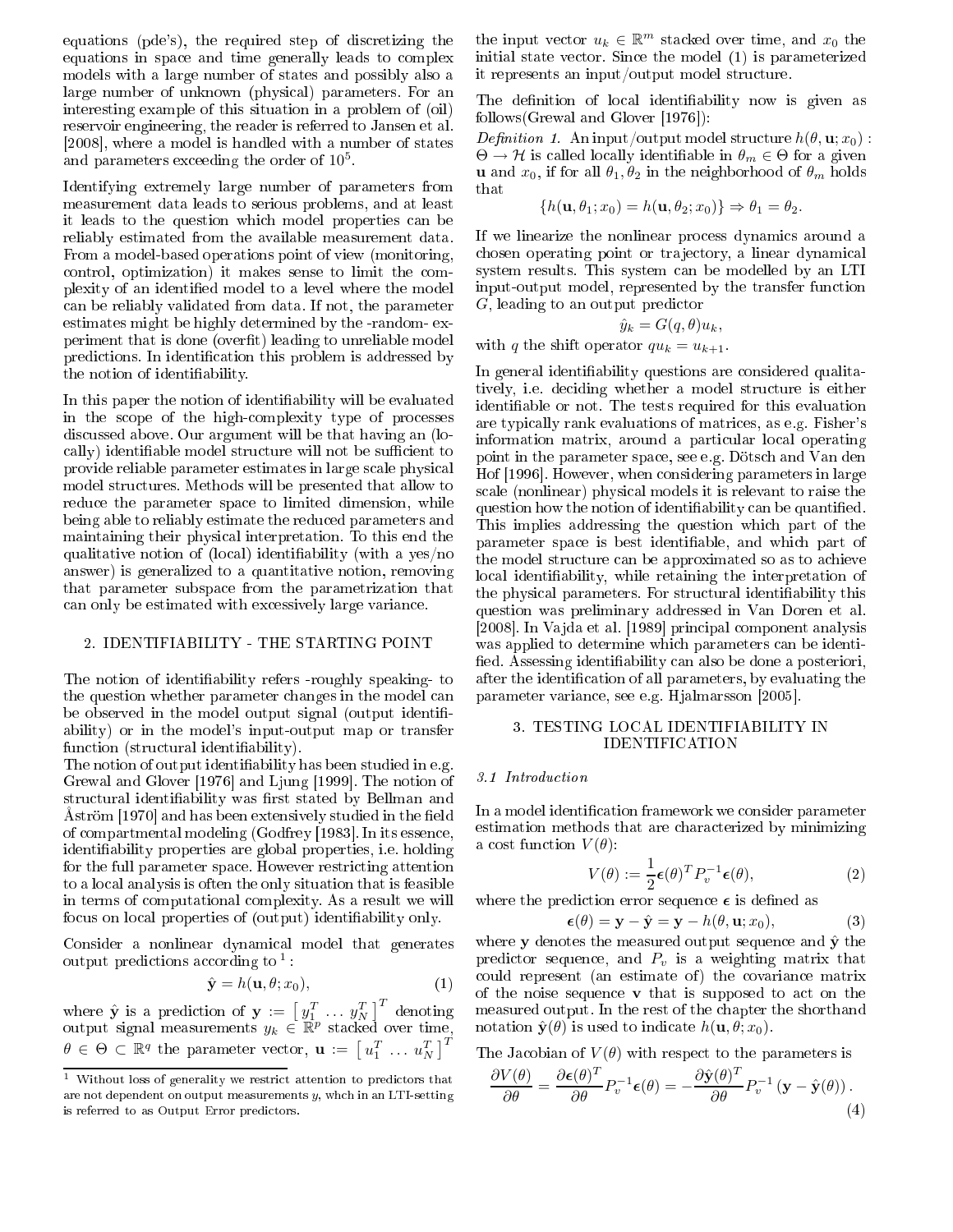The Hessian of  $V(\theta)$  with respect to the parameters is

$$
\frac{\partial^2 V(\theta)}{\partial \theta^2} = \frac{\partial \epsilon(\theta)^T}{\partial \theta} P_v^{-1} \left( \frac{\partial \epsilon(\theta)^T}{\partial \theta} \right)^T + S
$$

$$
= \frac{\partial \hat{\mathbf{y}}(\theta)^T}{\partial \theta} P_v^{-1} \left( \frac{\partial \hat{\mathbf{y}}(\theta)^T}{\partial \theta} \right)^T + S,
$$
(5)

where S denotes the second-order information in  $\frac{\partial^2 V(\theta)}{\partial \theta^2}$ . The Jacobian and Hessian are for a given  $\theta$  and a given operating point (given by **u** and  $x_0$ ). Parameter estimation now consists in finding the parameter estimate as a minimizing argument of the cost function  $V(\theta)$ 

$$
\hat{\theta} := \arg\min_{\theta} V(\theta). \tag{6}
$$

At  $\hat{\theta}$  the cost function  $V(\theta)$  is minimized and the Jacobian (4) at  $\hat{\theta}$  is zero, i.e.  $\frac{\partial V(\theta)}{\partial \theta} = 0$  at  $\hat{\theta}$ .

# 3.2 Analyzing local identifiability in  $\hat{\theta}$

Local identifiability in  $\hat{\theta}$  is generally evaluated by the test whether the optimization problem (6) has a unique solution in the parameter space. By locally approximating the cost function  $V(\theta)$  by a quadratic function  $^2$  (and thus neglecting the second order term  $S$  in (5)), uniqueness of  $\hat{\theta}$  is guaranteed if the Hessian at  $\hat{\theta}$  is positive definite, i.e.  $\frac{\partial^2 V(\theta)}{\partial \theta^2} > 0$  at  $\hat{\theta}$ , which in this case is equivalent to rank  $\frac{\partial^2 V}{\partial \theta^2} = q$ . This is a sufficient condition for local identifiability in  $\hat{\theta}$ .

The onsidered rank test is naturally performed by applying a singular value de
omposition (SVD):

$$
\frac{\partial^2 V(\theta)}{\partial \theta^2} = U \Sigma V^T = \begin{bmatrix} U_1 & U_2 \end{bmatrix} \begin{bmatrix} \Sigma_1 & 0 \\ 0 & 0 \end{bmatrix} \begin{bmatrix} V_1^T \\ V_2^T \end{bmatrix}
$$

where matrices U and V are unitary matrices,  $\Sigma_1$  =  $diag(\sigma_1, \ldots, \sigma_p)$  with  $\sigma_1 \geq \cdots \geq \sigma_p$ .

If  $p = q$  then identifiability is confirmed. If  $p < q$  then the column space of  $U_1$  represents the subspace of the parameter space that is identifiable, and the column space of  $U_2$  is its orthogonal complement, characterizing the subspace that is not identifiable.

As a result, the SVD of the Hessian can be used to extend the qualitative treatment of the question whether or not a particular model structure is identifiable, to a quantitative property of specifying the identifiable parameter space. The columns of  $U_1$  basically act as basis functions in the parameter spa
e, determining the linear ombinations of the original parameters that will be identifiable from the measurements. Differently formulated, this would point to a reparametrization of the model structure by defining a reduced order parameter  $\rho \in \mathbb{R}^p$  defined by

$$
\theta = U_1 \rho \tag{7}
$$

,

leading to an identifiable model structure in the parameter  $\rho$ . The attractive feature of this mapping is that it allows to identify  $\rho$  while the estimated result  $\hat{\rho}$  can be uniquely interpreted in terms of the original physical parameters  $\theta$ through the mapping (7). The limitation of the approa
h is of course that only *linear* parameter transformations are onsidered.

#### 3.3 Approximating the identifiable parameter space

When in the SVD of the Hessian singular values are found that are (very) small, this points to directions in the parameter spa
e that have very limited (but nonzero) influence on the cost function  $V$ . In identification terms this correspond to directions in the parameter space in which the variance is (very) large. The Hessian evaluated at  $\hat{\theta}$  is connected to the variance of  $\hat{\theta}$ , since for the Gaussian case (and provided that  $\hat{\theta}$  is a consistent estimate) it follows that

$$
cov\ (\hat{\theta})=J^{-1}
$$

with *J* the Fisher information matrix

$$
J = \mathbb{E}\left[\left.\frac{\partial^2 V(\theta)}{\partial \theta^2}\right|_{\hat{\theta}}\right],\tag{8}
$$

where  $E$  denotes expectation (Ljung [1999]).

We are interested in specifying that part of the parameter space that is best identifiable by removing the subspace that has only a very small influence on the cost function  $V$ . This reasoning would point to removing those parameter (combinations) from the model structure for which the variance is very large, as was also addressed in Vajda et al. [1989] for nonlinear parameter mappings, and in Lund and Foss [2008] for single parameters.

The essential information on the SVD of the Hessian is now obtained from:

$$
\frac{\partial \hat{\mathbf{y}}(\theta)^T}{\partial \theta} P_v^{-\frac{1}{2}} = \begin{bmatrix} U_1 & U_2 \end{bmatrix} \begin{bmatrix} \Sigma_1 & 0 \\ 0 & \Sigma_2 \end{bmatrix} \begin{bmatrix} V_1^T \\ V_2^T \end{bmatrix} \tag{9}
$$

where the separation between  $\Sigma_1$  and  $\Sigma_2$  is chosen in such a way that the singular values in  $\Sigma_2$  are considerably smaller than those in  $\Sigma_1$ .

If we now reparametrize the model stru
ture by employing the reduced parameter  $\rho$  determined by  $\theta = U_1 \rho$ , we have realized a model structure approximation, in which the parameters to be identified are well identifiable with a limited varian
e and the physi
al interpretation of the parameters remains untou
hed. The singular ve
tors that occur as the columns in  $U_1$  actually can be seen as basis fun
tions in the parameter spa
e.

With the SVD (9) it follows that the sample estimate of the covariance matrix of  $\hat{\theta}$  becomes:

$$
cov(\hat{\theta}) = \begin{cases} \begin{bmatrix} U_1 & U_2 \end{bmatrix} \begin{bmatrix} \Sigma_1^{-2} & 0 \\ 0 & \Sigma_2^{-2} \end{bmatrix} \begin{bmatrix} U_1^T \\ U_2^T \end{bmatrix} & \text{for trace}(\Sigma_2) > 0\\ \text{for } \Sigma_2 = 0 \end{cases}
$$
 (10)

while the sample estimate of the covariance matrix of the reparametrized parameter estimate  $U_1\hat{\rho}$  is given by

$$
cov(U_1\hat{\rho}) = U_1 \Sigma_1^{-2} U_1^T. \tag{11}
$$

 $\mathbf{1}$ 

This shows that if  $\Sigma_2 = 0$  there is no benefit of the reparametrization in terms of varian
e of the estimated parameter  $\hat{\theta}$ . However if nonzero singular values are discarded in  $\Sigma_2$ , i.e. if trace( $\Sigma_2$ ) > 0 then

$$
cov(\hat{\theta}) > cov(U_1\hat{\rho})
$$

showing a covariance that is reduced by the reparametrization. This reduction is particularly interesting if  $\Sigma_2$  contains a (very) large number of small singular values.

<sup>&</sup>lt;sup>2</sup> This is achieved by approximating  $\hat{\mathbf{y}}(\theta)$  with a first-order Taylor expansion around  $\hat{\theta}$ .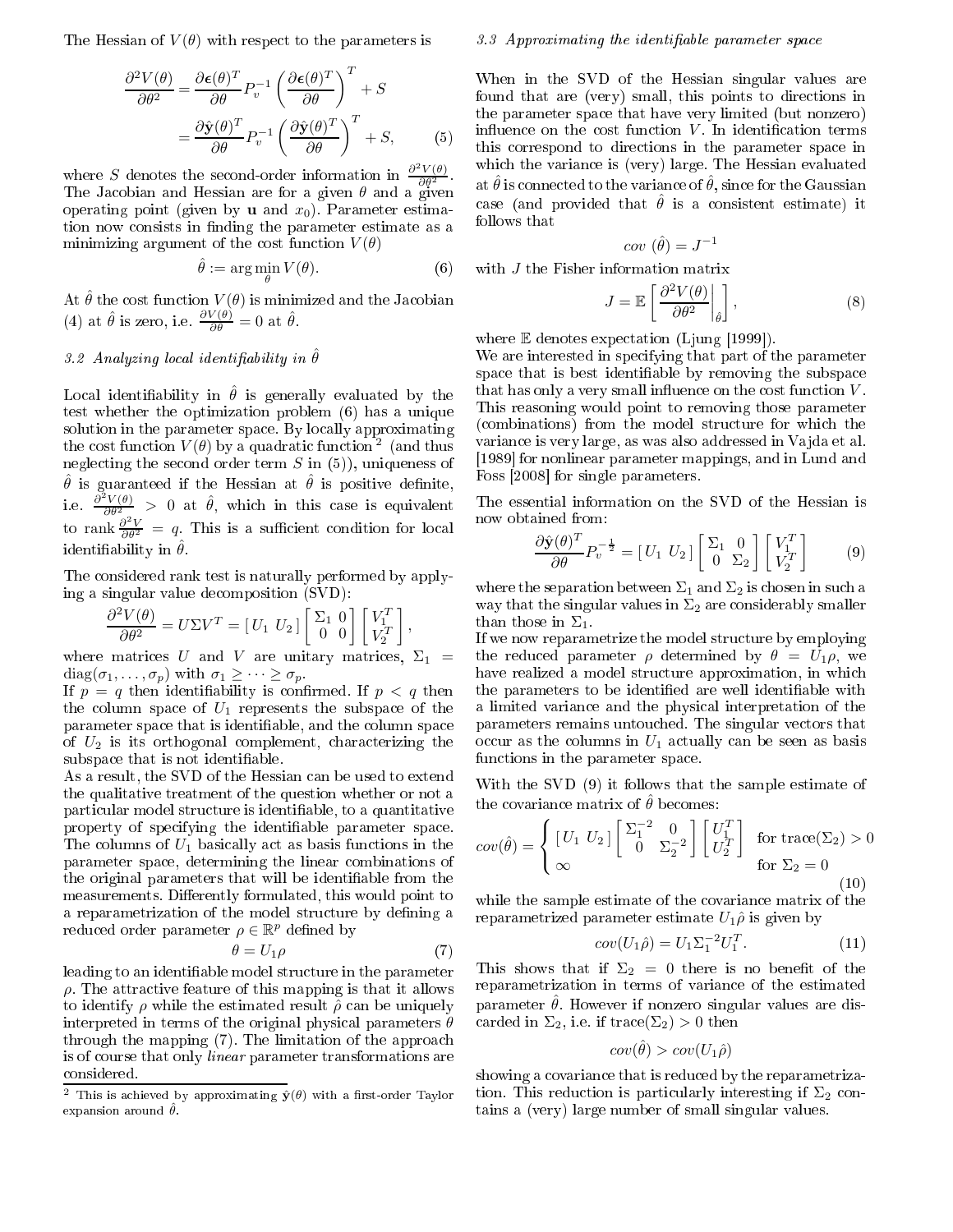#### 4. PARAMETER SCALING IN IDENTIFIABILITY

The notions of identifiability are defined in such a way that the result is independent of any particular scaling of parameters. A s
aling happens when hoosing a parti
ular physi
al unit for a parti
ular parameter, as e.g. using either [nm] or [m] as measure of distance. While the analysis and test in section  $(3.2)$  is independent of parameter scaling, this scaling does influence the analysis of of section  $(3.3)$ where the numerical values that occur in  $\Sigma_1$ ,  $\Sigma_2$  vary with parameter s
aling.

It appears that in the approa
h presented above the absolute varian
e of parameters is used as a measure for selection through the Fisher matrix. A scaling invariant analysis results if instead we onsider the relative varian
e of parameters, i.e.

$$
cov\ (\Gamma^{-1}_{\hat\theta}\hat\theta)
$$

where  $\Gamma_{\hat{\theta}} = \text{diag} \left( |\hat{\theta}_1| \dots |\hat{\theta}_q| \right)$ . This motivates the analysis of a s
aled Hessian

$$
\Gamma_{\hat{\theta}} \left. \frac{\partial^2 V(\theta)}{\partial \theta^2} \right|_{\hat{\theta}} \Gamma_{\hat{\theta}}, \tag{12}
$$

related to the scaled Fisher information matrix  $\tilde{J}$ :

$$
\tilde{J} = \mathbb{E}\left[\Gamma_{\hat{\theta}} \left. \frac{\partial^2 V(\theta)}{\partial \theta^2} \right|_{\hat{\theta}} \Gamma_{\hat{\theta}}\right].
$$
 (13)

Note that the evaluation of the relative varian
e of parameter estimates for model stru
ture sele
tion is also done in lassi
al methods when onsidering the standard deviation of an estimated parameter related to the parameter value itself, see e.g. Ljung  $[1999]$  and Hjalmarsson  $[2005]$ . However usually the analysis is performed for parameters separately (e.g. is zero included in the parameter confidence interval?). In the analysis presented here linear ombinations of parameters are evaluated, thus fo
ussing on the ratio between the lengths of the prin
iple axes of the un
ertainty ellipsoids representing the parameter confidence bounds for  $\theta$ .

# 5. COST FUNCTION MINIMIZATION IN IDENTIFICATION

If we iteratively solve for a parameter estimate  $\hat{\theta}$  by minimizing a cost function  $V(\theta)$ , the general update rule in step  $m$  of a Newton-type algorithm is given by

$$
\hat{\theta}_{m+1} = \hat{\theta}_m - \gamma \left(\frac{\partial^2 V}{\partial \theta^2}\right)^{-1} \frac{\partial V}{\partial \theta},\tag{14}
$$

where  $\gamma$  denotes a scalar damping factor. Note that in this expression the partial derivatives are evaluated in the lo
al parameter  $\hat{\theta}_m$ . In contrast with the analysis in the previous section this local parameter does not necessarily reflect a (local) minimum of the cost function  $V$ .

If we onsider the predi
tion error ost fun
tion as used before, then for the model structure considered and after linearization of  $\hat{\mathbf{y}}(\theta)$  around parameter  $\theta_m$  the update rule be
omes

$$
\hat{\theta}_{m+1} = \hat{\theta}_m + \gamma \left( \frac{\partial \hat{\mathbf{y}}(\theta)^T}{\partial \theta} \left( \frac{\partial \hat{\mathbf{y}}(\theta)^T}{\partial \theta} \right)^T \right)^{-1} \frac{\partial \hat{\mathbf{y}}(\theta)^T}{\partial \theta} (\mathbf{y} - \hat{\mathbf{y}}(\theta)).
$$
\n(15)

where  $P_v$  is considered identity for notational simplicity. The parameter update (15) is a
tually a Gauss-Newton step, employing a first order Taylor expansion of  $\hat{\mathbf{y}}(\theta)$ around  $\theta_m$ , similar to the approximation in section 3.3.

If the model structure is not identifiable in  $\hat{\theta}_m$  the matrix inverse in (15) will not exist. Although this is often indi
ated as a serious problem for iterative optimization algorithms it can simply be overcome by restricting the update rule to make steps only in that part of the parameter space that does influence the output predictor, see e.g. McKelvey et al. [2004]. This actually comes down to utilizing the pseudo-inverse of the Ja
obian in (15), on the basis of the SVD:

$$
\frac{\partial \hat{\mathbf{y}}(\theta)^T}{\partial \theta} = \begin{bmatrix} U_1 & U_2 \end{bmatrix} \begin{bmatrix} \Sigma_1 & 0 \\ 0 & \Sigma_2 \end{bmatrix} \begin{bmatrix} V_1^T \\ V_2^T \end{bmatrix} \tag{16}
$$

with  $\Sigma_1 \in \mathbb{R}^{p \times p}$ . If  $\Sigma_2 = 0$ , the update rule for the Gauss-Newton iteration an then be repla
ed by

$$
\hat{\theta}_{m+1} = \hat{\theta}_m + \gamma U_1 \Sigma_1^{-1} V_1^T (\mathbf{y} - \hat{\mathbf{y}}(\theta)).
$$

The algorithm updates the parameter only in the subspa
e that is determined by the column space of  $U_1$ , being the locally identifiable subspace of the parameter space in the local point  $\theta_m$ .

Similar to the analysis in the previous sections the rank reduction of the Jacobian, as represented in (16) can of ourse be enfor
ed if the SVD shows a large number of small singular values in  $\Sigma_2$ , and the Jacobian is approximated by setting  $\Sigma_2 = 0$ .

A similar approach of Jacobian reduction is employed in the fully parametrized state-space model identification using so-called data-driven local coordinates of McKelvey et al. [2004] as well as in subspace identification Verdult [2002], where search directions are chosen to be orthogonal to the tangent spa
e of the manifold representing equivalent models. See also Wills and Ninness [2008] for a further omparison of methods. If the main interest of the modelling pro
edure is to identify (linear) system dynamics, these approaches are attractive as they simply use the parameters as vehi
les to arrive at an appropriate system model. However, in this paper we aim at preserving the physi
al interpretation of the parameters and therefore are more fo
ussing on the uniqueness of the parameters estimates in order to obtain reliable long-term (non-linear) model predi
tions.

### 6. A BAYESIAN APPROACH

Lack of identifiability of a model structure and the subsequent non-uniqueness of parameters that are estimated on the basis of measurement data, an be dealt with in different ways. One way is to reduce the parameter space in the model structure, as indicated in the previous sections. Alternatively additional prior information an be added to the identification problem. In those situations where a parameter estimate may not be uniquely identiable from the data, a regularization term an be added to the cost function that takes account of prior knowledge of the parameters to be estimated. In this setting an alternative (Bayesian) ost fun
tion is onsidered:

$$
V_p(\theta) := V(\theta) + \frac{1}{2}(\theta - \theta_p)P_{\theta_p}^{-1}(\theta - \theta_p),
$$
 (17)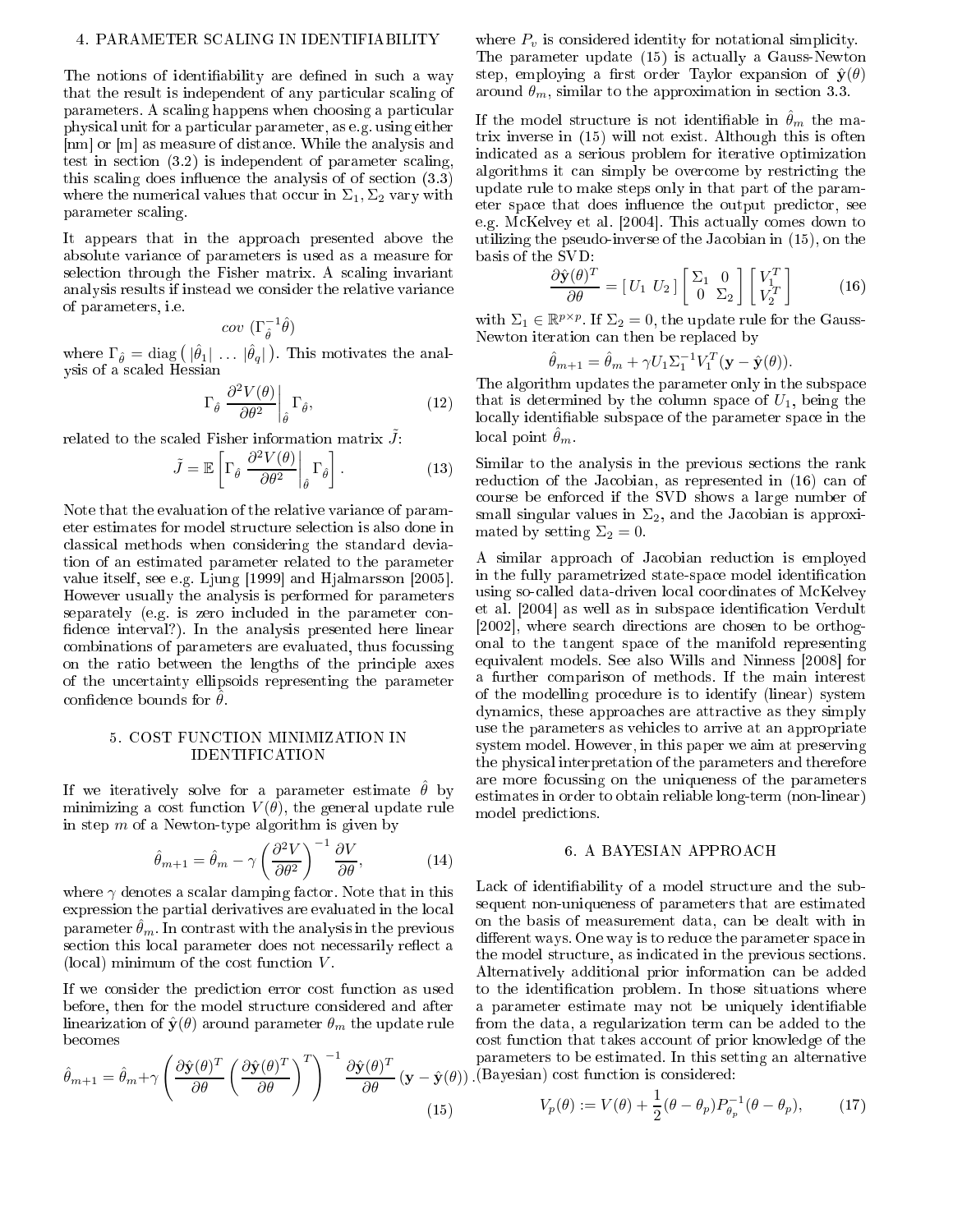where the second term represents the weighted mismatch vector  $\theta_p$  with covariance  $P_{\theta_p}$ . When again the model<br>output  $\hat{\mathbf{y}}(\theta)$  is approximated using a first-order Taylor expansion around  $\theta_p$ , the Hessian of (17) becomes:

$$
\frac{\partial^2 V_p(\theta)}{\partial \theta^2} = \frac{\partial \hat{\mathbf{y}}(\theta)^T}{\partial \theta} P_v^{-1} \left( \frac{\partial \hat{\mathbf{y}}(\theta)^T}{\partial \theta} \right)^T + P_{\theta_p}^{-1}.
$$
 (18)

Since  $P_{\theta_p}^{-1}$  is positive definite by construction and the first term is positive semi-definite, the Hessian has full rank and the parameter estimate

$$
\hat{\theta}_{bayes} = \arg\min_{\theta} V_p(\theta)
$$

is unique. This uniqueness is guaranteed by the prior information that has been added to the problem. Formally there can still be lack of identifiability, however it is not any more reflected in a non-unique parameter estimate. A onsequen
e of this approa
h is that the obtained parameter estimate may be highly influenced by the prior information, and less by the measurement data.

The ovarian
e matrix of the Bayesian parameter estimate an also be analyzed using the lassi
al predi
tion error theory, see Ljung [1999]. Under ideal circumstances (consistent estimation and  $\theta_p = \theta_0$  (!)) it can be shown that

$$
cov(\hat{\theta}_{bayes}) = \left[ \mathbb{E} \left. \frac{\partial^2 V_p(\theta)}{\partial \theta^2} \right|_{\theta_0} \right]^{-1}.
$$
 (19)

In other words, the inverse of the Hessian of the identification criterion remains to play the role of (sample estimate of) the parameter covariance matrix, and the same considerations as discussed in the earlier sections an be applied to the SVD analysis of this Hessian. By appropriately operating on the expression for the Hessian (18), it an be shown that a relevant SVD analysis for dimension reduction can now be applied to

$$
P_{\theta_p}^{\frac{T}{2}} \frac{\partial \hat{\mathbf{y}}(\theta)^T}{\partial \theta} P_v^{-\frac{1}{2}},
$$

which in Tavakoli and Reynolds [2009] is referred to as the dimensionless sensitivity matrix.

It may be clear that the parameter estimate becomes highly dependent on the prior information, and that bias will occur when the parameter prior  $\theta_p$  is not correct.

It has to be noted that this Bayesian approach is typially followed when using sequential estimation algorithms for joint parameter and state estimation, as in Extended Kalman Filters and variations thereof, su
h as the Ensemble Kalman Filter, see e.g. Evensen [2007].

## 7. EXAMPLE FROM RESERVOIR ENGINEERING

Petroleum reservoir engineering is concerned with maximizing the oil and gas produ
tion from subsurfa
e reservoirs. A common way to increase the production is to inject water in the reservoir via injection wells to drive the oil via produ
tion wells towards the subsurfa
e. However, due to strong heterogeneities in the porous reservoir ro
k the resulting oil-water front is not progressing uniformly and a large part of the oil is bypassed and not produ
ed. This an be partly ountera
ted by manipulating the inje
tion and production settings in the wells. The dynamic control



Fig. 1. Permeability distribution (top view) for mimo example. Re
tangles indi
ate well positions.

strategy that maximizes the production is calculated based on a model of the reservoir.

A reservoir model describes the fluid flow in a porous medium in time and spa
e. The model basi
ally is determined by a non-linear pde, whi
h after dis
retization in spa
e and time yield the following state-spa
e ordinary differential equation in discrete time

$$
\mathbf{p}(k+1) = \mathbf{A}(\boldsymbol{\theta})\mathbf{p}(k) + \mathbf{B}\mathbf{u}(k), \quad \mathbf{p}(0) = \mathbf{p}_0 \qquad (20)
$$
  

$$
\mathbf{y}(k) = \mathbf{C}\mathbf{p}(k), \qquad (21)
$$

A model typically contains  $10^5$  to  $10^6$  states in p, which are composed of the fluid pressure and fluid saturations in each grid block. The input variables  $\mathbf{u} \in \mathbb{R}^m$  denote ontrol settings su
h as inje
tion or produ
tion rates or pressures in grid blo
ks ontaining wells. The output variables  $\mathbf{y} \in \mathbb{R}^p$  denote flow rates in grid blocks containing wells. In the most simple model, the parameters represent the permeability in each grid block which determines how easily fluids flow through the porous medium. Because the permeability in each grid block directly influences the flow, it is vital to estimate this parameter vector using the available measurements in order to obtain reliable model predi
tions and ontrol strategies.

The simple example that we consider here reflects a 2D reservoir with five wells in a characteristic five-spot pattern, indi
ated in Figure 1 by grey squares. There is one inje
tion well in the enter and four produ
tion wells in the four orners. The reservoir model is dis
retized in 441 grid blo
ks and therefore also has 441 parameters. The permeability distribution onsists of three zones: the upper left orner has a high permeability, the lower right orner a low permeability, and the intermediate zone an intermediate permeability. As inputs we use the injection flow rate in the injection well and four bottom hole pressures in the production wells. The input signals **u** are depi
ted in Figure 2. As measurements we have used the oil and water flow rates in the four production wells, where we note that water breakthrough has occurred in all wells.

In our identifiability analysis we have chosen  $\Gamma_{\hat{\theta}}$  =  $\text{diag}({}^{10}\text{log}\,\boldsymbol{\theta})$  and  $\textbf{P}_{v}^{-\frac{1}{2}} = \textbf{I}$  in our SVD analysis of the expression

$$
\Gamma_{\hat{\theta}} \frac{\partial \hat{\mathbf{y}}(\theta)^{T}}{\partial \theta} P_{v}^{-\frac{1}{2}}.
$$
 (22)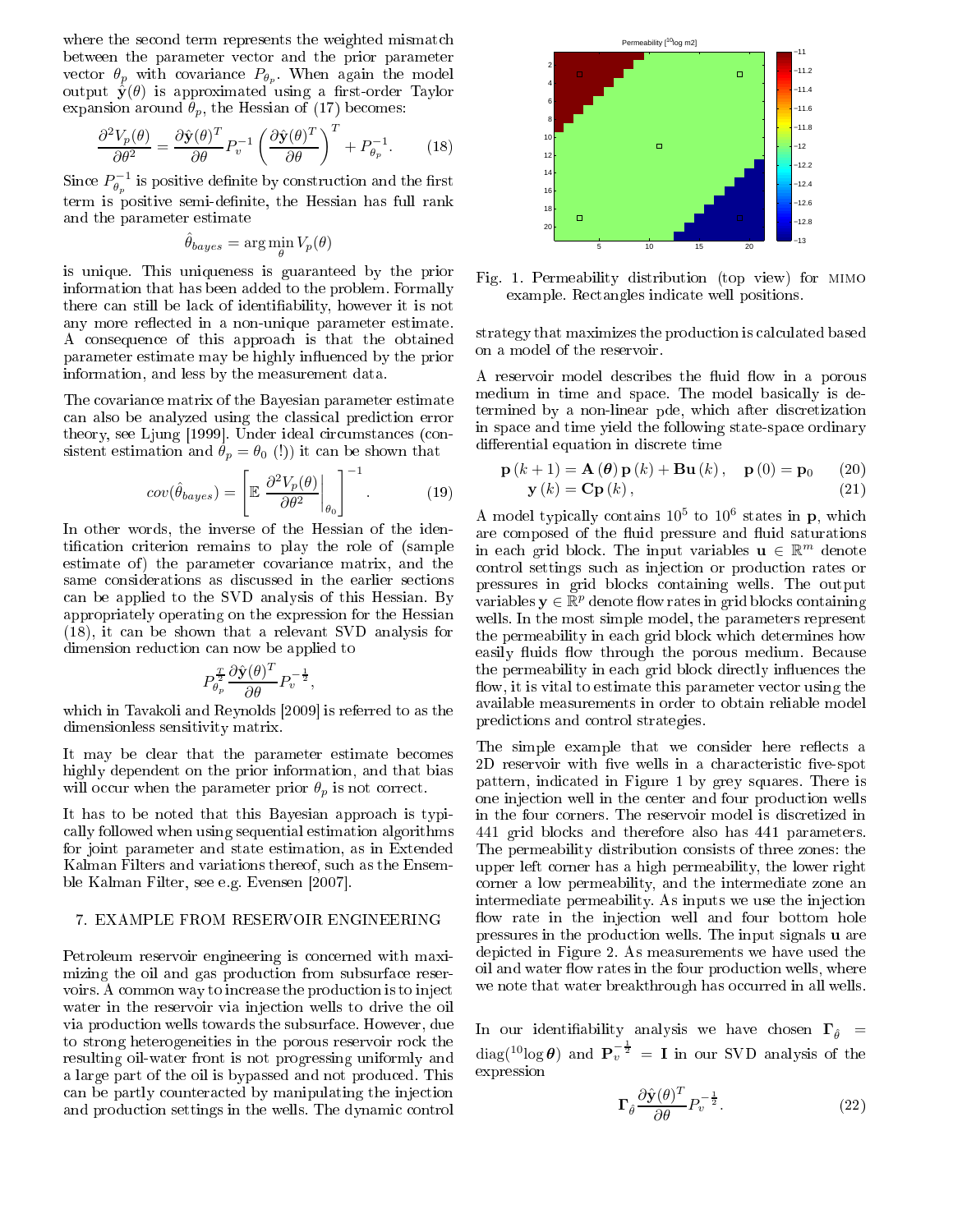

Fig. 2. Input signals as function of time that are used to excite the two-phase reservoir model. Liquid flow rates (right) and bottom-hole pressures (left).



Fig. 3. All singular values (left) and 30 largest singular values (right) of (22) using the permeability distribution depi
ted in Figure 1.



Fig. 4. Measured and predicted water (blue) and oil (red) flow rates.

As an be learly seen the singular values in Figure 3 drop steeply. Since the identifiable parametrization partly depends on the parameter value we use an iterative pro
edure. Starting from an initial parameter ve
tor an (lo
ally) identiable parametrization is determined. With this parametrization a new parameter vector is estimated, and the pro
edure is repeated. The iteration is stopped when no substantial improvement of the cost function is obtained.

Perfe
t measurements y are generated by simulating the two-phase reservoir model for 200 days in the in-house reservoir simulator with the so-called real permeability

distribution (see left plot in Figure 5), initial pressure  $p_0 = 100 \times 10^5$ Pa and initial oil saturation  $s_0 = 0.2$  in every grid blo
k. As input we have used the pressures in the production wells and the injection flow rate in the injection well (see Figure 2 for the signals). As measurements we have used the oil and water flow rates in the four produ
tion wells (see Figure 4 for the signals).

As initial guess a homogeneous permeability distribution is chosen with the value  $\theta_{\text{init}} = -13.3$  which is equivalent to a permeability value of  $5 \times 10^{-13}$  m<sup>2</sup>. This permeability distribution is depicted in the middle of Figure 5. The corresponding value of the objective function is  $V(\theta_{\text{init}}) = 135$ . Based on  $\theta_{\text{init}}$  the model structure is approximated using the SVD of  $(22)$  keeping only the first 15 singular values. To estimate the grid blo
k permeability we have used the Gauss-Newton update rule. In this example the best result is obtained in ase the model stru
ture is approximated after ea
h update. The estimate has onverged after 30 iterations to the permeability distribution depicted in the right of Figure 5. The value of the objective function has decreased to  $V = 5.93$ . From the estimated permeability distribution we see that the largest changes have occurred in the grid blo
ks whi
h are penetrated by produ
tion wells. Although the real permeability distribution is not recognizable anymore, the flow relevant features are apparently estimated since the objective function has decreased significantly, and the fluid flow rates predicted by the model according to Figure 4 are very well matching the measurements.

The example shows that the premeability is only identifiable in the grid blo
ks that are in the dire
t neighborhood of wells.

#### 8. CONCLUSIONS

The question whether a large scale (nonlinear) physical model structure is identifiable, is usually considered in a qualitative way. In this hapter the notion of identiability is quantified and it is shown how the model structure an be approximated so as to a
hieve identiability, while retaining the interpretation of the physi
al parameters. In this chapter this question has been addressed in a predi
tion error setting. The analysis has been related to Bayesian estimation, and has been illustrated for an example from oil reservoir engineering, in whi
h la
k of identiability has been illustrated.

#### REFERENCES

- E. W. Bai. An optimal two-stage identification algorithm for hammerstein-wiener nonlinear systems. Automatica,  $34(3):333-338,1998.$
- R. Bellman and K. J. Åström. On structural identifiability. Mathematical Biosciences, 7:329-339, 1970.
- H. G. M. Döts
h and P. M. J. Van den Hof. Test for local structural identifiability of high-order non-linearly parameterized state spa
e models. Automati
a, 32(6): 875-883, 1996.
- G. Evensen. Data Assimilation. Springer, 2007.
- K. R. Godfrey. Compartmental Models and their Application. Academic Press, London, 1983.